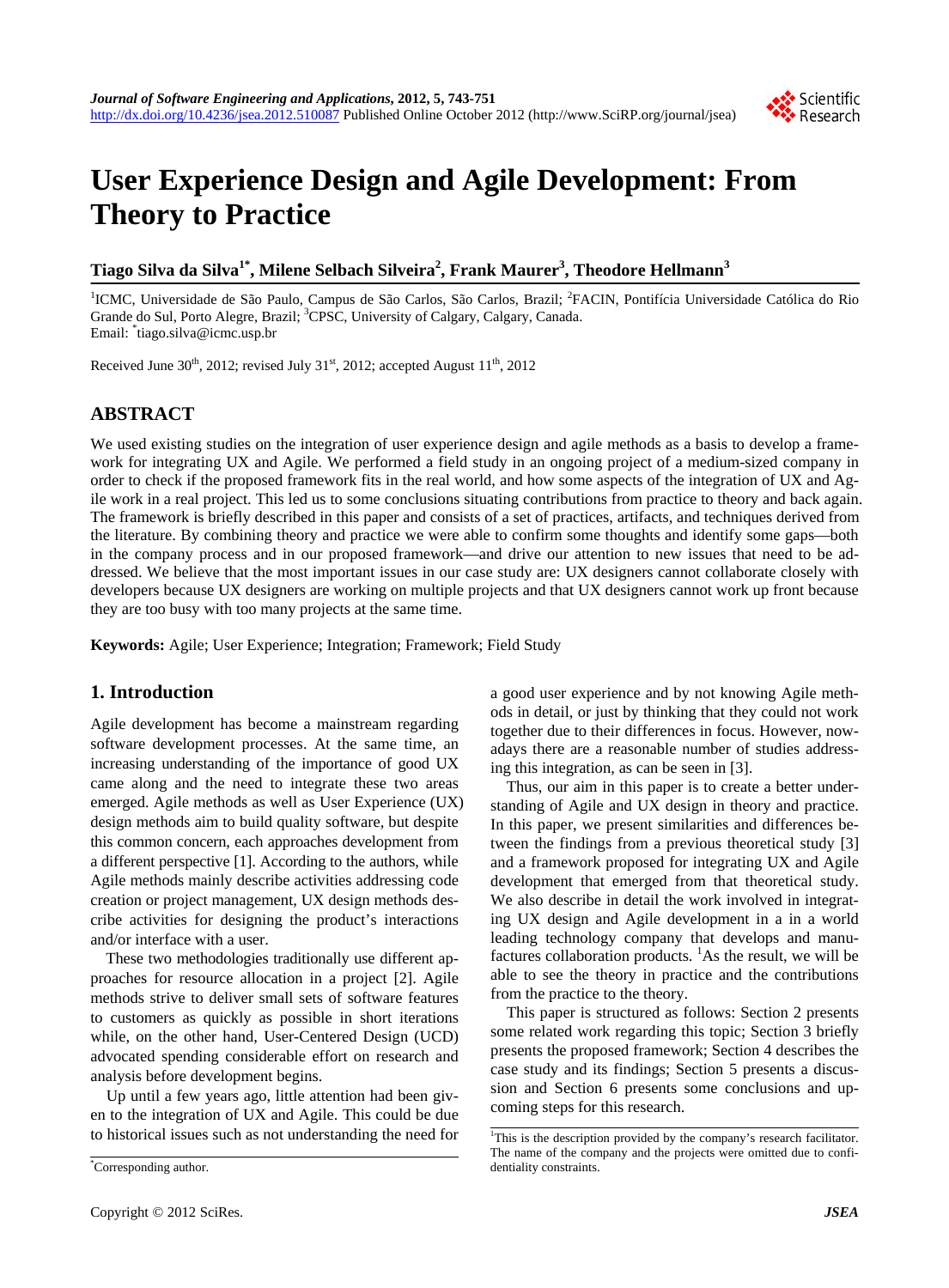# **2. UX and Agile Integration**

In the following section, we will summarize the existing literature regarding UX and Agile integration. Most of the work is based on case studies and leads to similar conclusions—which we use as the basis of the proposed framework.

Chamberlain *et al*. [4] present a framework for use by teams trying to integrate UCD practices with Agile development. They present some similarities between UCD and Agile based on the literature and an observational study too. Based on their results, they suggest five principles for integrating User-Centered Design and agile development, such as: 1) The user should be involved in the development process; 2) Designers and developers must be willing to communicate and work together extremely closely; 3) Designers must be willing to feed the developer with prototypes and user feedback; 4) UCD practitioners must be given ample time in order to discover the basic users' needs before any code; 5) Agile/UCD integration must exist within a cohesive project management framework.

Ferreira *et al*. [5] state that the integration of UI design and agile development is not well understood and report a qualitative grounded theory study of Agile projects involving significant UI design. Some results of their study were that using iterative development—an Agile practice facilitates usability testing, allows software developers to incorporate results of those tests into subsequent iterations, and can significantly improve the quality of the relationship between UI designers and software developers.

Mcinerney and Maurer [6] performed a set of interviews with UCD designers involved with Agile projects and concluded that all of the UCD practitioners' reports were positive. These authors also report that the current literature indicates that improving our understanding of how to coordinate and integrate the work of UX designers and Agile developers helps bridge the gap between the Software Engineering and HCI.

Still, according to Ferreira *et al*. [1], the problem of having both Agile developers and UX designers contributing their skills to a software development project has typically been characterized as a problem of merging one method with another. For example, Patton [7] explains how Usage-Centered Design can be combined with extreme Programming; Obendorf and Finck [8] explain how Scenario-Based Usability Engineering was combined with extreme Programming; and Miller [9] explains how User-Centered Design techniques were integrated with an Agile process that was a combination of Adaptive Software Development and extreme Programming.

Sy [10] describes the adaptations at her company, which includes adjusting timing and granularity of usability investigations and the way that usability findings were reported. She also concluded that the new Agile UCD methods produce better-designed products than versions designed using a waterfall approach. Also, Singh [11] proposes a process, U-Scrum, which adapts Scrum to promote usability. Beyer [12] presents a process proposal in which he describes the need for UX designers to understand Agile principles and presents best practices for this integration.

Another indication of the importance of the integration of these two techniques is the number of studies addressing UX and Agile found in the literature over the last ten years. More details and deeper analysis on the existing literature can be found at [3].

# **3. Proposed Framework**

Jokela and Abrahamsson [13] and Sohaib and Khan [14] commented that Interaction Design and Agile methods fit well, and that the challenge is not to make Agile less agile but in adapting the methods of UCD so they can be "light" and efficient at the same time.

Hussain *et al*. [15] pointed out some beneficial similarities between UCD and Agile, e.g., having the client on-site, continued testing and iterative development. Moreover, as noted in [16], the two methods have much to offer when they share iterations because the iterations used in Agile facilitate usability testing and allow developers to incorporate results of these tests in subsequent iterations. However, [17] commented that improving the usability of a product does not come without costs or risks even when the methods are rationalized.

In order to integrate Agile and UX Design and at the same time minimize these costs and risks, the proposed framework suggests the use of usability artifacts and practices in a condensed form. This is indicated by Agile principles and we expect that it will improve the usability of products while at the same time minimally impacting the activities of normal Agile development.

The structure of our framework is similar to the processes described by [5,10,18]. The difference is that we propose a combination of the most common practices, artifacts and processes identified in the systematic review [3] previously cited, *i.e*. our framework is more concrete in its recommendations than previous work.

The flexibility and adaptability offered by Agile methods are widely discussed, so the intent of our framework is not to stiffen these methods, but, as suggested by [14], to adapt usability practices to an Agile setting in order to improve the usability of products developed using these methods.

The framework we propose is presented at a high level in **Figure 1** and it is organized according to the activities of the Interaction Design lifecycle model [19], as follows: User Research, (Re)Design, and Evaluation.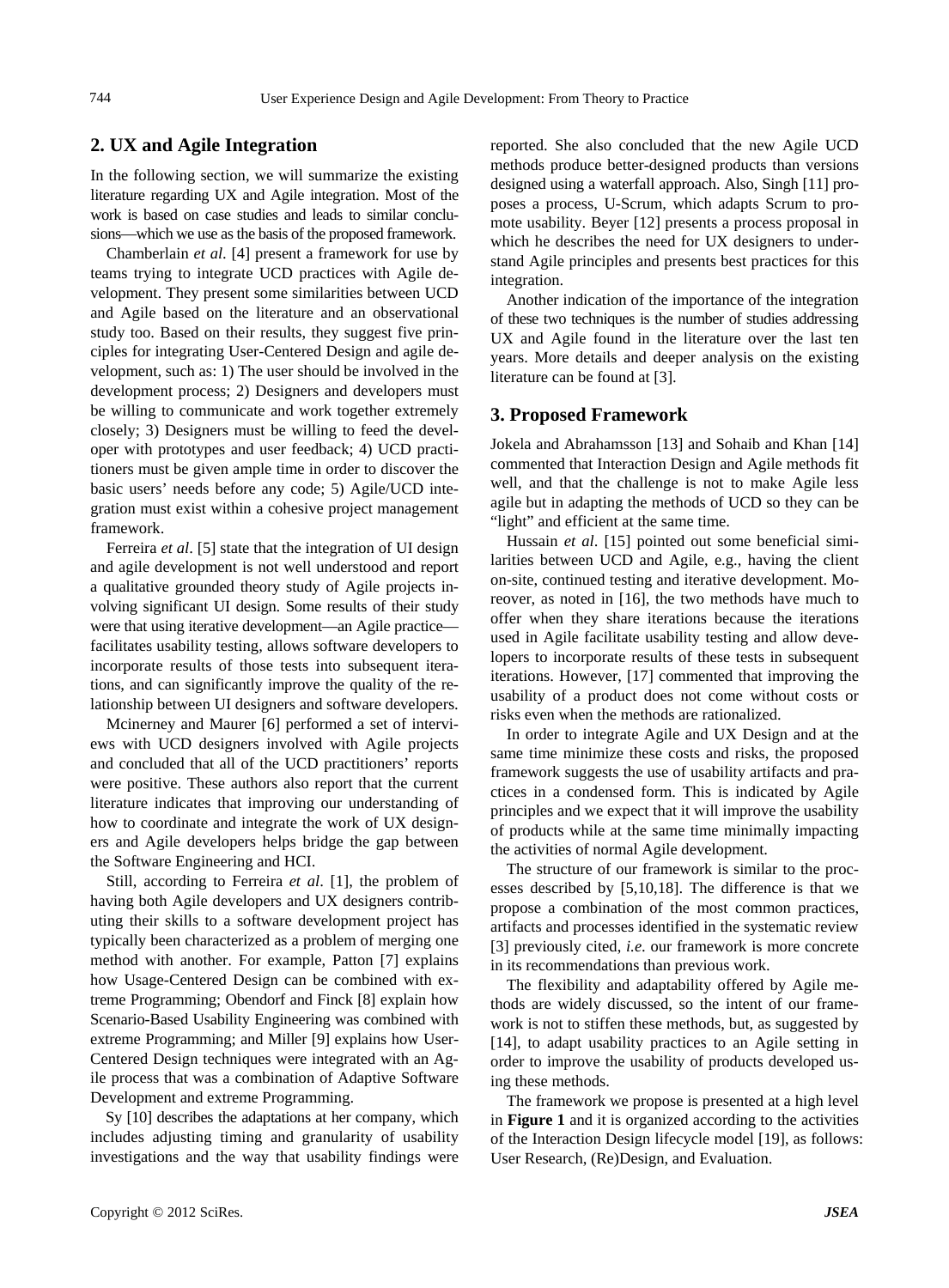

**Figure 1. High-level representation of the proposed framework.** 

sign up Front<sup>2</sup>); that is, it is recommended to perform only a little (but not all) design work before implementation begins. We propose the adoption of Sprint 0: an iteration that takes place before the start of implementation or even before the official kick off of the project. It is important to include Interaction Designers in Sprint 0 due to their skills in gathering and analyzing data from UX because, according to [20], developers tend to listen to what customers want instead of looking at what they do.

Sprint 0 encompasses activities such as context research (Contextual Inquiry [21]), Observations, Task Analysis, and Interviews. Such activities should generate paper prototypes and/or Design Cards<sup>3</sup> that will help to define the User Stories. To facilitate LDUF, activities related to requirements gathering and analysis must be performed throughout the development process in order to avoid concentrating these tasks towards the beginning of the project. The result of this should be just-in-time design. In other words, as with the developers using Agile

**3.1. User Research**  methods, the Interaction Designers should focus on a small number of tasks at a time instead of on trying to One of the major concepts in Agile is LDUF (Little De-<br>cian up Front<sup>2</sup>); that is it is recommended to perform design the entire product at the beginning of the project.

> Contextual investigation, task analysis, user interviews, prototyping, and prototype validation could be performed during each iteration. To facilitate the process, the Interaction Design team should work on user research one sprint ahead of the development team. This allows the results of the user research to be fed into the iteration plan in form of user stories on time for the development team to start implementing the design.

> Once User Stories have been defined, the Interaction Design team should design the user interface and validate these stories, adding usability aspects as acceptance criteria for each User Story. The Interaction Design team should deliver the Story Cards to the development team. These activities should be done before the planning game, so they can be discussed during that activity.

 $2$ In this specific context, we mean User Research by Design.  $\qquad \qquad$  to plan.

<sup>&</sup>lt;sup>3</sup>Upcoming designs are represented on the planning boards as design cards, which are blue to differentiate them from feature cards, and have no implementation time estimates [10]. This is a way of communicating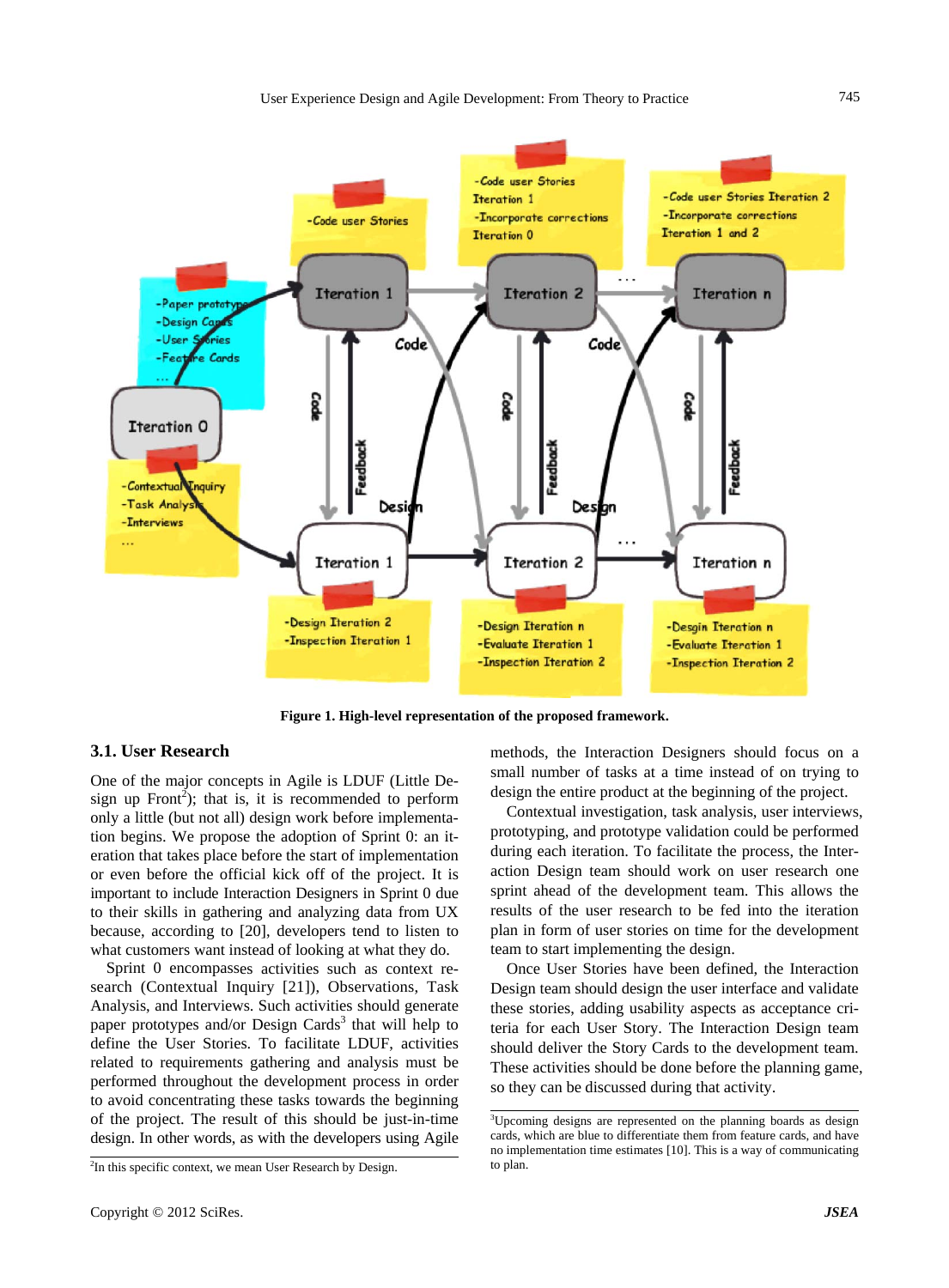# **3.2. (Re)Design**

Prototypes, Feature Cards<sup>4</sup>, Design Cards, and Issue Cards<sup>5</sup> could be used to report both designs and evaluation results to guide the redesign of the interface. It is important to mention that we do not want to suggest specific types of prototypes because each team or product has its particularities regarding prototypes and diagrams.

A light way of reporting such issues is very important in an Agile context. Using simple artifacts helps in communication between all stakeholders and adds value to the development process. We recommend the use of a User Experience Board for maintaining a shared vision where possible.

We can use prototypes and/or Design Cards for communication between UX Designers and developers. When delivering designs to the development team, it may also help to make use of Feature Cards and prototypes—both low and high fidelity—this will depend on the teams' characteristics.

Problems and/or modifications can be reported in daily meetings using Oral Storytelling<sup>6</sup> and Issue Cards. This can help the development team incorporate design improvements into their work.

# **3.3. Evaluation**

We suggest evaluating the entire implementation one sprint after development. This is because evaluating the implementation of the current sprint would require the development team to deliver before the end of the sprint. This would reduce staff time for development and leave them idle while the Interaction Design team conducts evaluations.

Usability evaluations should be performed regularly. Performing user testing during the sprints is hard given the time required to prepare, schedule, conduct, and analyze this type of test. So, while it may not be possible to do these evaluations for each sprint, we recommend that they be done, at the least, before the delivery of the release. It is worthwhile to mention that these tests should be conducted with real users. An alternative is the inclusion of activities related to data capture and usability when performing acceptance tests.

The UX Team should work closely with the development team to support them in terms of designing and conducting inspection evaluations on the implementation of the current sprint and provide feedback. This needs to

4 Describes the acceptance criteria that determine when that feature is complete, and also includes a time estimate for completion [10].

be done without blocking the development team. However, the UX Team must analyze the problems they identify and determine if there is time to fix these issues in the same sprint or if they should be documented and carried over into the next sprint.

# **4. Case Description**

We performed a field study in an ongoing project of a medium-sized company in order to evaluate if the proposed framework fits in a real project and how some aspects of the integration of UX and Agile work in the real world.

We begin by describing our field study in terms of the people, the project, the research site, how we collected the data and performed the data analysis. We then relate our findings to the aspects highlighted by our proposed framework.

A study of UX designers and their interactions with an Agile team working on the same project was carried out over three iterations—45 days. In the following section, we describe the team, their project and their organization setting then we discuss how we collected and analyzed the data.

# **4.1. The People**

Our study involved seven members of an Agile team and one UX designer. The developers were part of the Development Team and the designer was part of the UX Team. The developers had been developing software using Scrum for approximately two years. Although they are called developers, individuals in the team have their own role according to their background and skills. The roles were Project Manager/Scrum Master, Product Owner, Developer, Technical Leader and Tester as can be seen at **Table 1**.

Information architects, graphic designers, and interaction designers compose the UX team. Each project has one UX designer, but a UX designer usually works on more than one development team at a time. The same goes for Project Managers. Interestingly, Project Managers are known as Scrum Masters in this organization.

**Table 1. The roles and the number of individuals for the Development Team.** 

| Role                         | <b>Individuals</b> |  |  |  |
|------------------------------|--------------------|--|--|--|
| Project manager/Scrum master | 1                  |  |  |  |
| Product owner                | 1                  |  |  |  |
| Technical leader             | 1                  |  |  |  |
| Developer                    | 2                  |  |  |  |
| <b>Tester</b>                | $\mathfrak{D}$     |  |  |  |

<sup>5</sup> Physical cards used to communicate information from observations and interviews with users. This is a way of communicating to persuade [10].

<sup>&</sup>lt;sup>6</sup>It is a technique that can take rational ideas and bring them more fully into the world by giving them a human context to affect people. So one of the best things about stories is that they inspire other stories [29].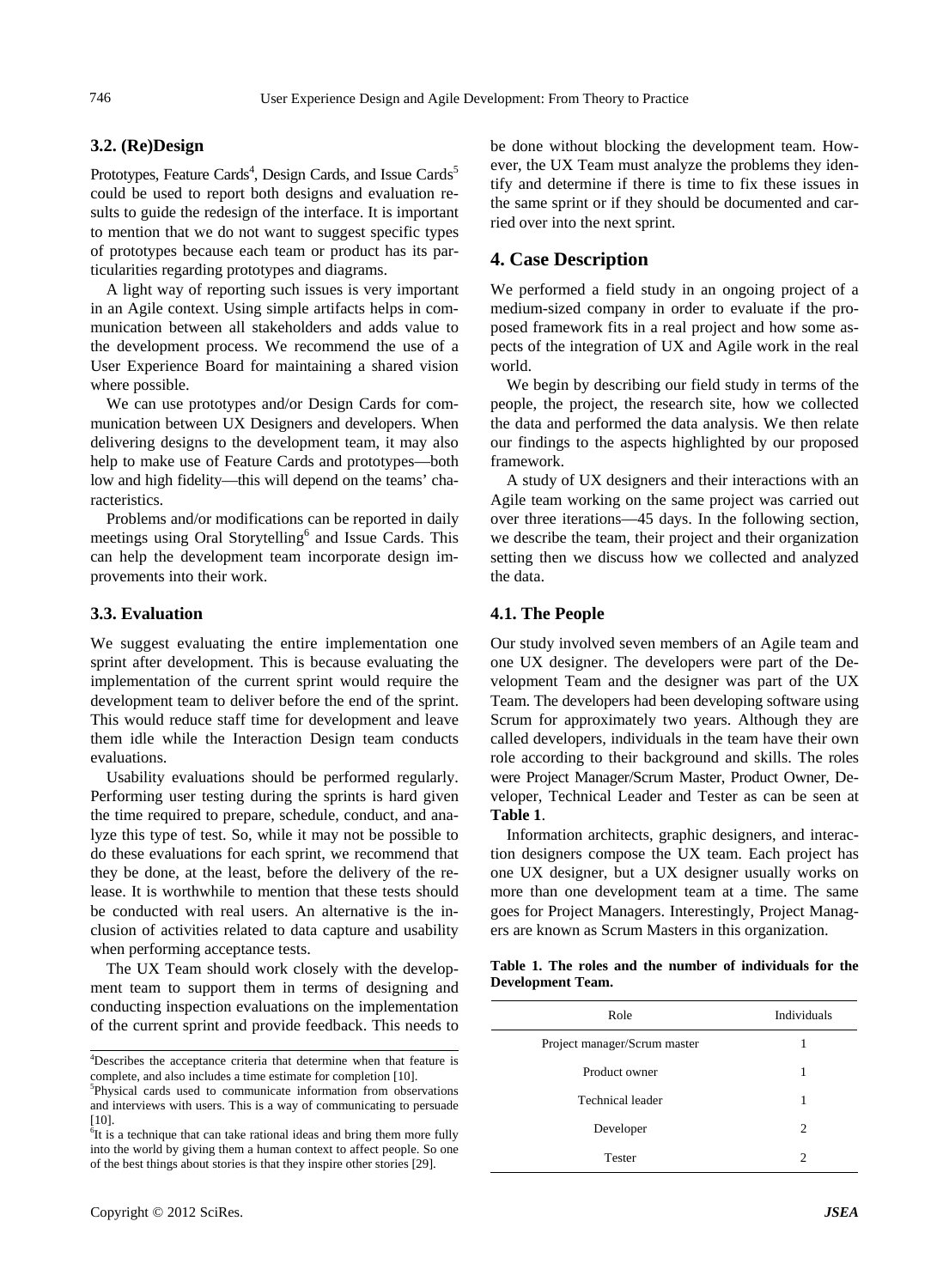It is worthwhile to mention that despite we observed one team and one UX Designer, as presented in **Table 1**, we interviewed three UX Designers of the company.

#### **4.2. The Project**

Due to confidentiality constraints, we cannot provide much information about the projects. As already mentioned, we observed two projects that we will refer to as Project X and Project Y:

- Project X: development of new features for an existing product of the company;
- Project Y: development of an existing product of the company for a mobile/tablet device.

The UX member's role in Project X was to help software engineers envision new features for the product. In Project Y, the UX members' roles were to prototype and design the User Interface and the User Interaction flow for the product.

### **4.3. The Research Site**

The developers and designers were part of a technology company that develops and manufactures collaboration products, as already mentioned.

The team of developers was one of several Scrum teams in the company working on software development. The developers and designers were seated in an openplan office space located in the same building. However, they were not seated together. They were spread in the building, although the UX team members were seated close to each other. The researcher was seated with a UX member that was observing these projects.

# **4.4. Data Collection**

We used two first-degree data collection techniques: observations and interviews.

Regarding observations, due to the characteristics of invoking the least amount of interference in the work environment and the least expensive method to implement and, most importantly, because the company did not permit video or audio recording of the meetings, we choose to manually record our observations of the meetings described below.

We shadowed a UX person during his activities for three iterations—45 days—and observed meetings in which he was involved, such as meetings of the UX Team and meetings for the two different projects:

- Project X: two requirements<sup>7</sup> meetings, one retrospective meeting;
- Project Y: one demo meeting, three planning meetings, three retrospective meetings and two user testing

sessions;

UX group meetings: four meetings.

For our interviews, we interviewed three members of the UX group that work in different projects and one project manager.

The Project Manager was interviewed in order to better understand which Agile methods the company uses and how this integration of UX and Agile is or is not successful from his point of view. The UX people were interviewed in order to understand UX work on the different projects of the company.

#### **4.5. Data Analysis**

We performed Open and Focused Coding [22] to analyze the data. Initial memos were extracted by the researcher from the field notes produced during the observations and from the interviews performed with members of the teams.

After generating memos, Open Coding was performed in order to generate new insights and themes. Focused Coding was also performed and this coding consisted of linking the memos generated to the key aspects identified in the systematic review [3]. Also, some new aspects emerged from the analysis of the observations and interviews. Later, some integrative memos were also written in order to relate the field notes, the key aspects, and these new codes.

We classified our findings according to the key aspects used for Focused Coding. We also presented our findings to the company in order to validate these insights and the teams' members confirmed them.

In the following section, we relate our findings in terms of the activities we observed and place these activities in the proposed framework context, establishing a relationship between theory and practice.

#### **4.6. Findings**

Here we take a deeper look at the work of the UX designers and Agile developers and how they coordinated their work on a day-to-day basis. The work of interest during our observations and interviews was all the activities, tools, and artifacts used from requirements elicitation to the product evaluation. In this section, we link between the memos extracted from field notes and interviews and the codes—key aspects—that emerged in the Systematic Review.

#### **Little Design Up Front**

—There is no design up front.

—There is no collaboration between the UX team and the Marketing Team.

We noticed that the company does not perform any design up front. We also noticed that there is no collaboration between the UX Team and the Marketing Team,

 $7$ The company used to perform requirements meetings previously of the project's kickoff in order to gain a project's big picture.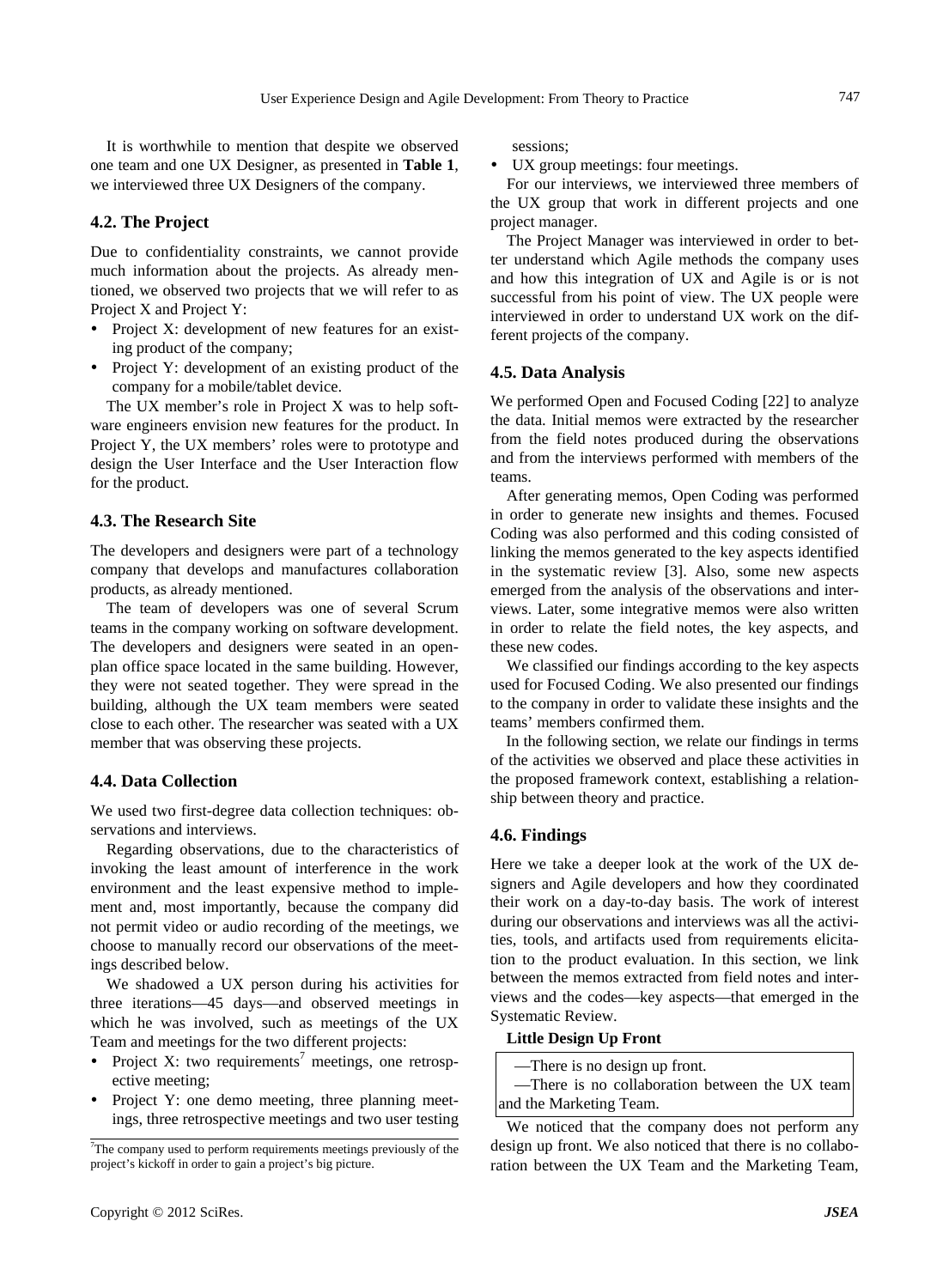based on comments like: "*Some User Research is performed by the Marketing Team*. *In general*, *the Marketing Team knows what they say they need*, *not what they really need*. *It*'*s a not a target effort to gather what the user need*… *It*'*s a sell visit*."—UX1<sup>8</sup> . Additionally, UX3 remarked that "*We absolutely are not close to the Marketing Team*." The accomplishment of LDUF by the UX Team is compromised because the Marketing Team does not have the background to perform real user studies. Consequently, the results from their studies are not that good for design. Only some information comes from the Marketing to the UX team. Since there is almost no User Research before the project is launched, the UX Team has to try to think from the user's point of view. But we observed that in some projects there is an effort from the UX Team to participate of the Requirements Meetings to better understand the needs of the Customer; however, it is worthwhile to remember that the Customer is not always the User. Thus, we notice that the UX Team understands the concept of LDUF ("*We don*'*t need to design everything up front.*"—UX3) although they do not make use of it.

#### **Prototyping**

—UX Team makes really good use of prototypes. —The use of a certain type of prototype depends on the UX Designer's background.

We noticed that the UX Team makes really good use of prototypes. Depending on the situation they use, e.g. "*Paper prototypes*, *high fidelity prototypes*, *the product*… *sometimes prototyping tools*, *sometimes high-fi prototypes*, *sometimes low-fi.*"—UX1. Some members of the UX Team cannot design/draw interfaces and they complain about that, as follows: "*We UX people all can do some stuff*, *for example*, *User Testing and finding usability issues*… *but not everyone can be designers*, *for example*" —UX1. "*It*'*s tricky for UX people to code.*"—UX2. The term "code" here is not about being a developer, but is about creating a UI using HTML, for instance. There is an issue because some of team members are UX Designers and not Graphic Designers. <sup>9</sup>We also noticed that since the members of the UX Team have different backgrounds, some of them can code some functional—highfidelity—prototypes and some of them cannot.

# **User Testing**

—User Tests with real users are rarely performed even when the project is in its final stages.

—User Tests used to be performed with internal users.

This led to problems after the product release. When they perform some User Testing with real users, the probability of a product being released with fewer problems increases. User Testing used to be performed with internal users based on the justification that there are always new and old employees with different profiles and backgrounds: "[*For*] *internal studies*… [*we use*] *new people and old people from inside the Company*..."—UX2.

# **User Stories**

| —There are not User Stories specific to UX.    |
|------------------------------------------------|
| — There is no standard on reporting UX issues. |

Sometimes when UX User Stories are written, these stories are then broken into smaller stories with technical development criteria. Hence, in general, User Stories do not have usability issues as acceptance criteria as suggested by the literature, e.g. [11]. We also notice that sometimes User Stories are used to report usability issues identified during usability tests: "*Sometimes we add new user stories based on the results of the User Testing*. *But it depends on the problem*. *We can also put them as a bug.*"—UX2. The different ways that teams and UX members use User Stories lead to another observation: a lack of standard on how to report UX issues.

# **Usability Inspection**

|       |  | -UX Team performs peer reviews on the UI de- |        |  |  |  |
|-------|--|----------------------------------------------|--------|--|--|--|
| sign. |  |                                              |        |  |  |  |
|       |  |                                              | $\sim$ |  |  |  |

—Peer reviews work well for them.

We observed that the UX Team performs some inspection evaluations, e.g. a member of the UX Team designs a prototype and then another member perform some evaluations ("*We perform some experts evaluations*, *peer review.*"—UX1). Even though they do not follow a specific method of inspection evaluation, e.g. Heuristic Evaluation [23], it seems to work very well for them. This peer review is a practice like pair programming, and it seems to provide the necessary feedback to the teams.

#### **One Sprint Ahead**

—UX Team does not work one sprint ahead.

—UX Designers work on more than one project at the same time.

It is clear that the UX Team does not work one sprint ahead from the development team as suggested by the literature. Although the UX Team knows the benefits of designing one sprint ahead, it is not possible for now because they did not find the time yet ("*We should work at least one sprint ahead the development team.*"—UX3). One of the problems is that the UX Team members do not have time to design one sprint ahead of the development team, probably because they are busy with other projects. It is consistent with the fact that there is not

<sup>8</sup> UX# means UX Team member interviewed and PM means Project Manager.

<sup>9</sup> Interaction Designer defines the behavior of artifacts, environments, and systems or products whereas Graphic Designer is a professional within the graphic design and graphic arts industry who assembles together images, typography or motion graphics to create a piece of design.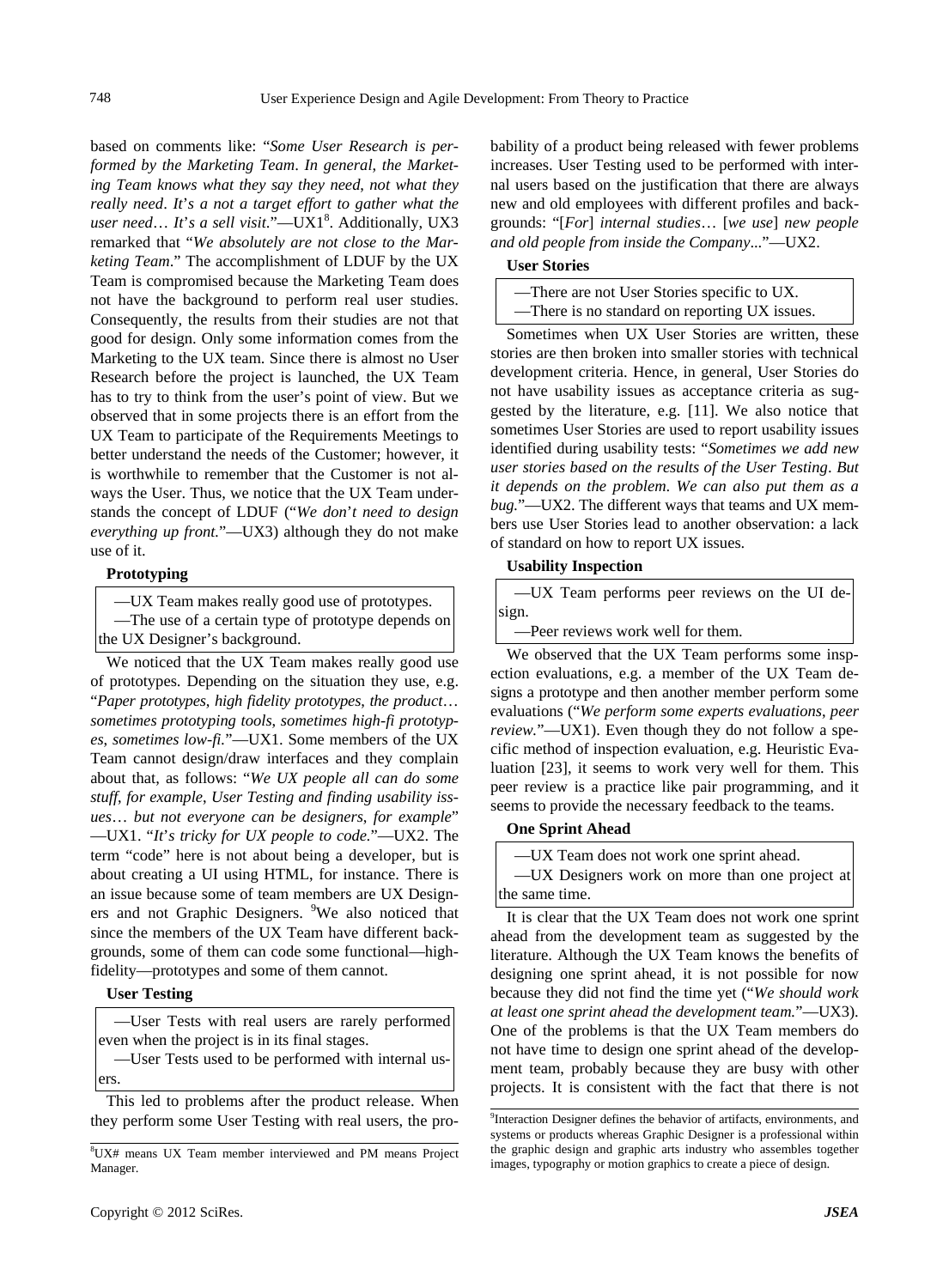only One Team as Agile principles suggest. We observe that the UX is almost outsourced. Even if there is a UX Team within the company, UX members are not full members of the development team, they are always working on many projects at the same time: "*We used to work on multiple projects*, *but it*'*s really easier to work on only one product*. *It is so much easier to get involved*, *you know what*'*s going on*. *Your attention is right directed.*"—UX2. UX people cannot have the same level of inclusion in all the projects they are involved concomitantly ("*I*'*m working on* 7 *to* 10 *projects at the same time*. *With different levels of inclusion*."—UX3). We suggest that UX members should be dedicated to one team or a very small number of teams in order to avoid issues. This might be related to the issues with LDUF discussed above in that if no research or design is carried out up front, the UX Team member does not know what do in the current sprint based on the upcoming sprints.

#### **Close Collaboration**

—There is no close connection/collaboration between UX and Marketing.

—UX Designers cannot be deeper involved in a project because they are working on too many projects.

We observed that there is no collaboration between the UX and the Marketing Team, but there is a good communication between the UX Team and the Development Team. However, as already mentioned, sometimes UX members block the Development Team because they are working on other projects. Sometimes even the daily meetings block the UX member, because since they are working in many projects, they have a lot of meetings to attend. For example: "*UX people should be Pigs*10."—PM. UX people should be more committed to the projects. But it is not that they do not want to, they just cannot because they have too many commitments. ("*Sometimes*, *the member of the team doesn*'*t know who to answer to*, *to the Project Manager or to the Function Manager.*"—PM.) This last quote seems to be a problem due to a confusion of roles inside the company, which compounds an already difficult situation, described below. We could observe that the company uses an adapted Scrum. In Scrum by the book, there are: Product Owner, Scrum Master and Team. In the company observed there are: Project Manager, Product Manager, Function Manager and Team. Each team member has a Function Manager based on her skills as well as a Project Manager based on the project(s) she is assigned to. A project team consists of team members with different skills reporting to their Function Manager. The Product Manager acts more like the Product Owner. The Project Manager acts more like the Scrum Master in terms of being a facilitator, because he is not a developer and he also manages more than one project. The Function Manager is in charge of the teams' members' time. For example, the UX Team has a Function Manager who defines which project has to be prioritized. That is why we said that UX is almost outsourced: the UX member is not always available to the rest of the team. It is extremely important to note that all of the observations and findings are related to new projects or new products. We notice that for products that are being developed for a long time, the UX members that work for a long time in the same project already have some standards that they follow. But these standards are too specific to be used in another product or by another member of the UX Team.

#### **Big Picture**

—UX Designers have no problem to maintain the project Big Picture.

We did not observe problems about the maintenance of the Big Picture of the company's projects. However, we heard some complaints from the UX Team members about how to communicate their ideas or design decisions to higher levels of management in the company. They said that sometimes Directors, for instance, do not understand their concepts and prototypes are not enough.

We performed a thematic analysis of the data from the observations and interviews in order to identify patterns or themes. Then we relate the findings to the three activities that compose interaction design [19]: User Research, Design, and Evaluation.

# **5. Discussion**

Our thematic analysis led us to some conclusions situating contributions from practice to theory and from theory to practice. They are briefly presented as follows.

# **5.1. User Research**

Regarding User Research, we notice that the UX Team does not perform any—at least in the projects observed. The Marketing Team performs some studies, e.g., some observations in context, however this is not always the case. Based on the literature, we recommend the use of techniques such as Contextual Inquiry in order to benefit from User Research because it is important that there is some design up front, but not all.

#### **5.2. (Re)Design**

While the UX team made good use of prototypes, we notice that these artifacts were not used for the communication between the UX Team and the Development team. Based on the literature, low-fidelity prototypes could

<sup>&</sup>lt;sup>10</sup>This is a fable told by Scrum practitioners about a pig and a chicken who considered starting a restaurant. "We could serve ham and eggs," said the chicken. "I don't think that would work," said the pig. "I'd be committed, but you'd only be involved."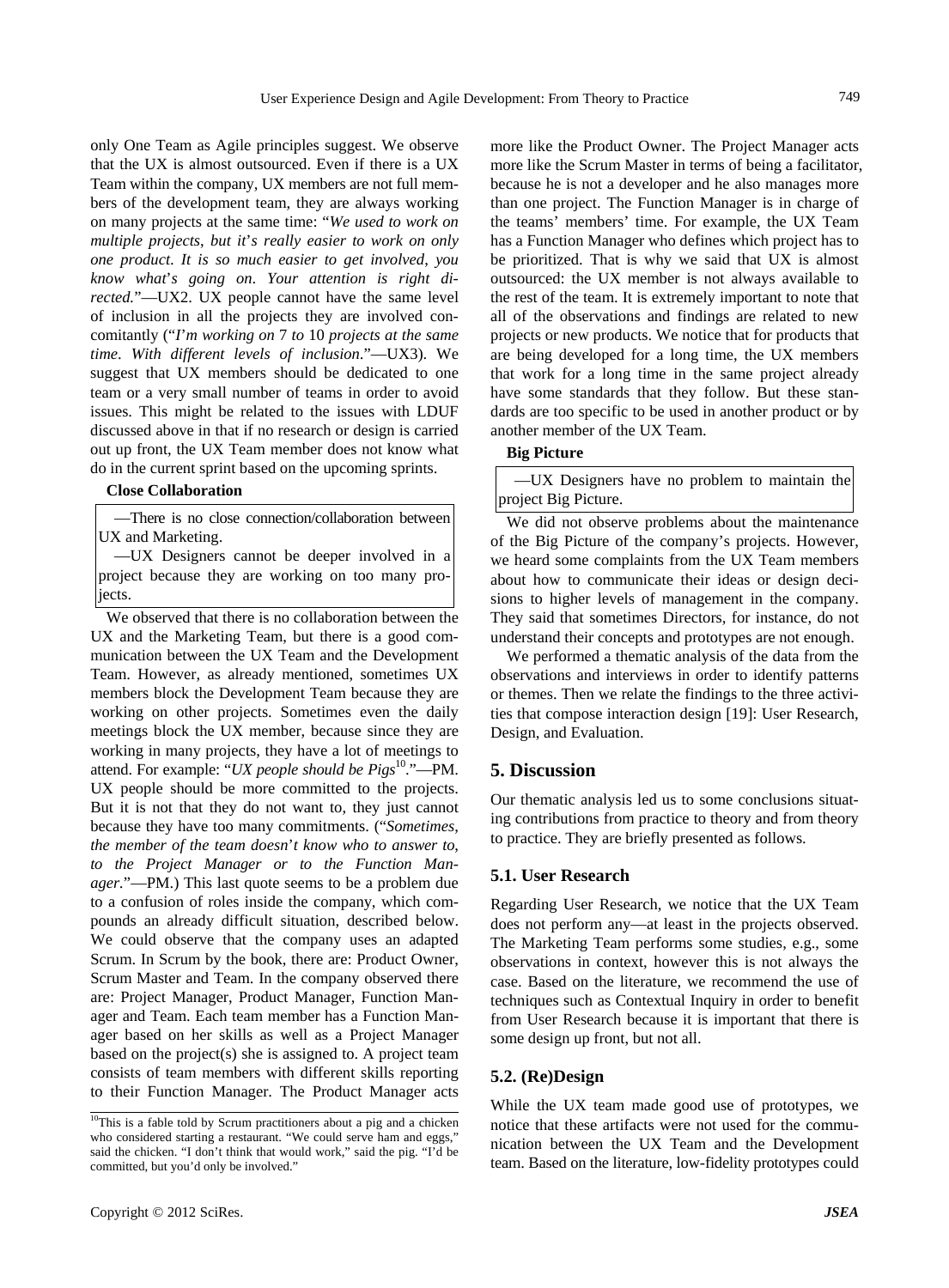be used to facilitate communication between UX and development teams and presentations of these prototypes and concepts could be used to facilitate the communication between UX teams and Management/Stakeholders in the early stages. The use of these practices would not require significant changes to the company's process and could result in strong benefits.

#### **5.3. Evaluation**

The use of peer review evaluations and validations by members of the Development Team and other UX Team members was perceived by team members to be a quick way to get feedback about their work. However, we maintain some reservations about the effectiveness of this practice—especially given that our investigation uncovered that issues were likely to be found earlier in an application if evaluations using real users were performed.

# **6. Conclusions**

The theory on which we based this work—the results from a Systematic Literature Review—led us to a framework for integrating UX and Agile development. This framework briefly described in this paper consists of a set of practices, artifacts, and techniques derived from the literature.

The practice on which we based this work—a field study carried out in a company that tries to combine UX and Agile—showed us some aspects that work and some that do not work in this specific real-world environment.

By combining theory and practice we were able to confirm some thoughts and identify some gaps—both in the company process and in our proposed framework—and drive our attention to new issues that need to be addressed.

We believe that the most important issues in our case study are: UX Designers cannot collaborate closely with Developers because UX Designers are working on multiple projects and that UX Designers cannot work up front because they are too busy with too many projects at the same time.

According to our observations, this is translated to a cycle. Once a UX Designer is working on more than one project at the same time, he is busy all the time and he cannot perform research or a little design up front. Without any research or design up front, he does not know what to design afterwards. Consequently, the UX Designer is always working at the same iteration of the Development Team, or even worse, he is working one sprint behind them. The issue is that the UX people do not have the information needed to make informed decisions about UX design at a point when they can easily impact the development effort.

This study carried out inside this company is part of a

larger Action Research initiative that we are performing within this company. So, we are constantly analyzing the data and refining the framework.

As we could notice in the literature, Mcinerney and Maurer [24] reported results of interviews with UX Designers, just mentioning the necessity of adding UX Design into Agile development without a specific proposal. Chamberlain *et al.* [25] presented general principles for the integration of UX and Agile that should guide UX Designers on how to take advantage of the Agile process structure. Hussain *et al.* [26] present some of the artifacts most used by UX Designers working on Agile teams, whereas Adikari et al. [27] introduce the concept of Little Design Up Front. Sy [28] reports experiences on integrating UX Design and Agile development, suggesting adaptations of the UCD (User-Centered Design) in terms of tasks granularity, reporting and timing.

As can be noticed, a lot of studies have been undertaken, however each of them addresses different aspects of the integration. Moreover, in general, the studies provide experience reports or propose an approach without any kind of verification or validation. The framework proposed aims at addressing different aspects of this integration, providing alternatives to the UX Designer inserted in the Agile context.

One of our next steps is to perform field studies in other companies with ongoing projects, instead of new ones. We are aiming at refining our framework and making it suitable to different stages of projects and to different companies.

# **REFERENCES**

- [1] J. Ferreira, H. Sharp and H. Robinson, "User Experience Design and Agile Development: Managing Cooperation through Articulation Work," *Software Practice Experiment*, Vol. 41, No. 9, 2011, pp. 963-974.
- [2] D. Fox, J. Sillito and F. Maurer, "Agile Methods and User-Centered Design: How These Two Methodologies Are Being Successfully Integrated in Industry," *Proceedings of the Agile*, Washington, 4-8 August 2008, pp. 63- 72.
- [3] T. S. da Silva, A. Martin, F. Maurer and M. Silveira, "User-Centered Design and Agile Methods: A Systematic Review," *Agile Conference*, Salt Lake City, 7-13 August 2011, pp. 77-86.
- [4] S. Chamberlain, H. Sharp and N. Maiden, "Towards a Framework for Integrating Agile Development and User-Centred Design," *Proceedings of Extreme Programming and Agile Processes in Software Engineering*: 7*th International Conference*, Oulu, 17-22 June 2006, pp. 143-153.
- [5] J. Ferreira, J. Noble and R. Biddle, "Agile Development Iterations and UI Design," *Proceedings of the AGILE*, Washington, August 2007, pp. 50-58.
- [6] P. Mcinerney and F. Maurer, "UCD in Agile Projects: